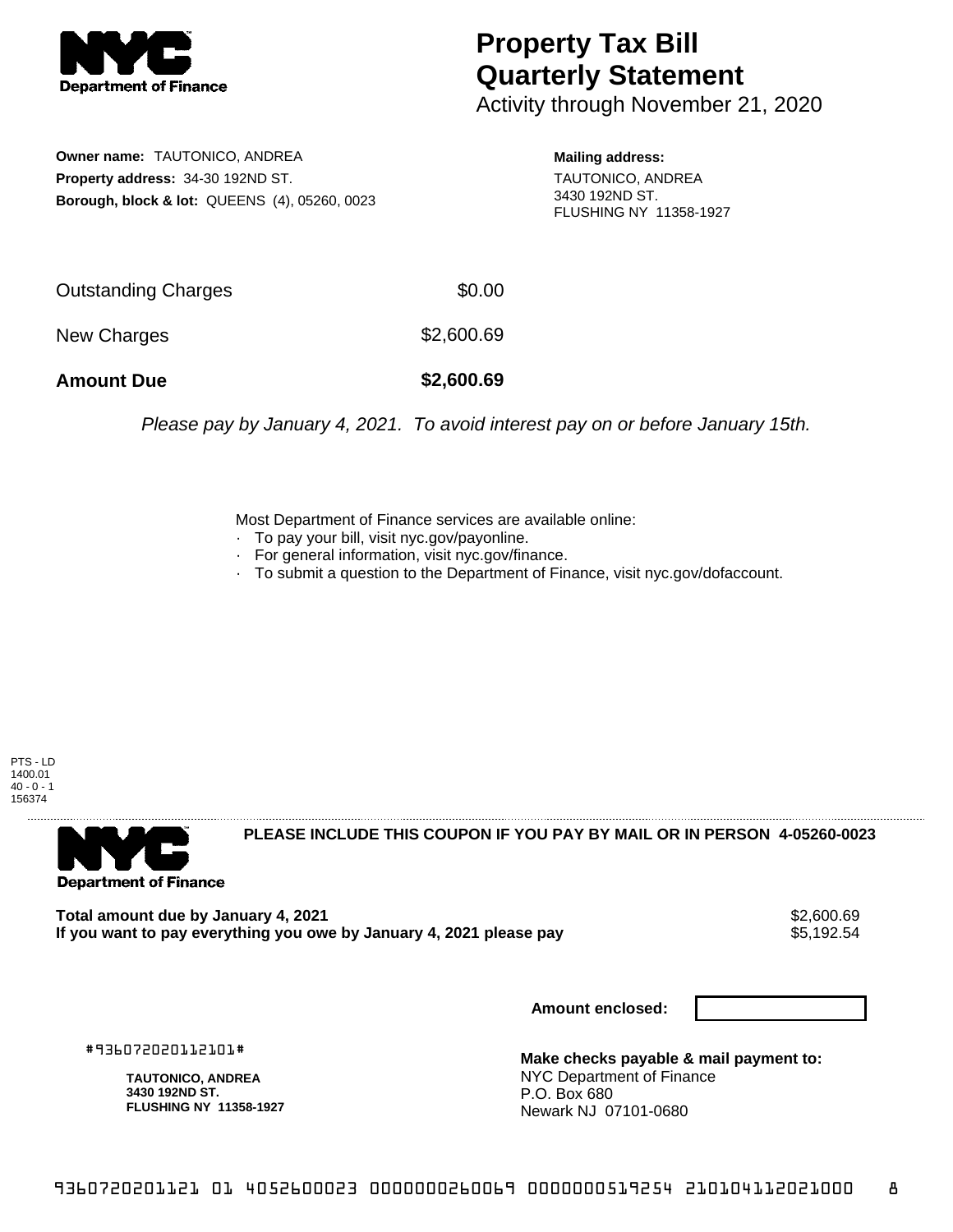

| <b>Billing Summary</b>                                                                                         | <b>Activity Date Due Date</b>           | Amount       |
|----------------------------------------------------------------------------------------------------------------|-----------------------------------------|--------------|
| Outstanding charges including interest and payments                                                            |                                         | \$0.00       |
| <b>Finance-Property Tax</b>                                                                                    | 01/01/2021                              | \$2,631.89   |
| <b>Adopted Tax Rate</b>                                                                                        |                                         | $$-31.20$    |
| <b>Total amount due</b>                                                                                        |                                         | \$2,600.69   |
| <b>Tax Year Charges Remaining</b>                                                                              | <b>Activity Date</b><br><b>Due Date</b> | Amount       |
| <b>Finance-Property Tax</b>                                                                                    | 04/01/2021                              | \$2,631.89   |
| <b>Adopted Tax Rate</b>                                                                                        |                                         | $$-31.20$    |
| Total tax year charges remaining                                                                               |                                         | \$2,600.69   |
| If you want to pay everything you owe by January 4, 2021 please pay                                            |                                         | \$5,192.54   |
| If you pay everything you owe by January 4, 2021, you would save:                                              |                                         | \$8.84       |
| How We Calculated Your Property Tax For July 1, 2020 Through June 30, 2021                                     |                                         |              |
|                                                                                                                | Overall                                 |              |
| Tax class 1 - Small Home, Less Than 4 Families                                                                 | <b>Tax Rate</b>                         |              |
| Original tax rate billed                                                                                       | 21.1670%                                |              |
| New Tax rate                                                                                                   | 21.0450%                                |              |
| Estimated Market Value \$1,443,000                                                                             |                                         |              |
|                                                                                                                |                                         | <b>Taxes</b> |
| <b>Billable Assessed Value</b>                                                                                 | \$51,134                                |              |
| <b>Taxable Value</b>                                                                                           | \$51,134 x 21.0450%                     |              |
| <b>Tax Before Abatements and STAR</b>                                                                          | \$10,761.16                             | \$10,761.16  |
| Basic Star - School Tax Relief                                                                                 | $$-1,410.00$                            | $$-296.00**$ |
| Annual property tax                                                                                            |                                         | \$10,465.16  |
| Original property tax billed in June 2020                                                                      |                                         | \$10,527.56  |
| <b>Change In Property Tax Bill Based On New Tax Rate</b>                                                       |                                         | $$-62.40$    |
| ** This is your NYS STAR tax savings. For more information, please visit us at nyc.gov/finance or contact 311. |                                         |              |

Please call 311 to speak to a representative to make a property tax payment by telephone.

## **Home banking payment instructions:**

- 1. **Log** into your bank or online bill pay website.
- 2. **Add** the new payee: NYC DOF Property Tax. Enter your account number, which is your boro, block and lot, as it appears here: 4-05260-0023 . You may also need to enter the address for the Department of Finance. The address is P.O. Box 680, Newark NJ 07101-0680.
- 3. **Schedule** your online payment using your checking or savings account.

## **Did Your Mailing Address Change?**

If so, please visit us at **nyc.gov/changemailingaddress** or call **311.**

When you provide a check as payment, you authorize us either to use information from your check to make a one-time electronic fund transfer from your account or to process the payment as a check transaction.